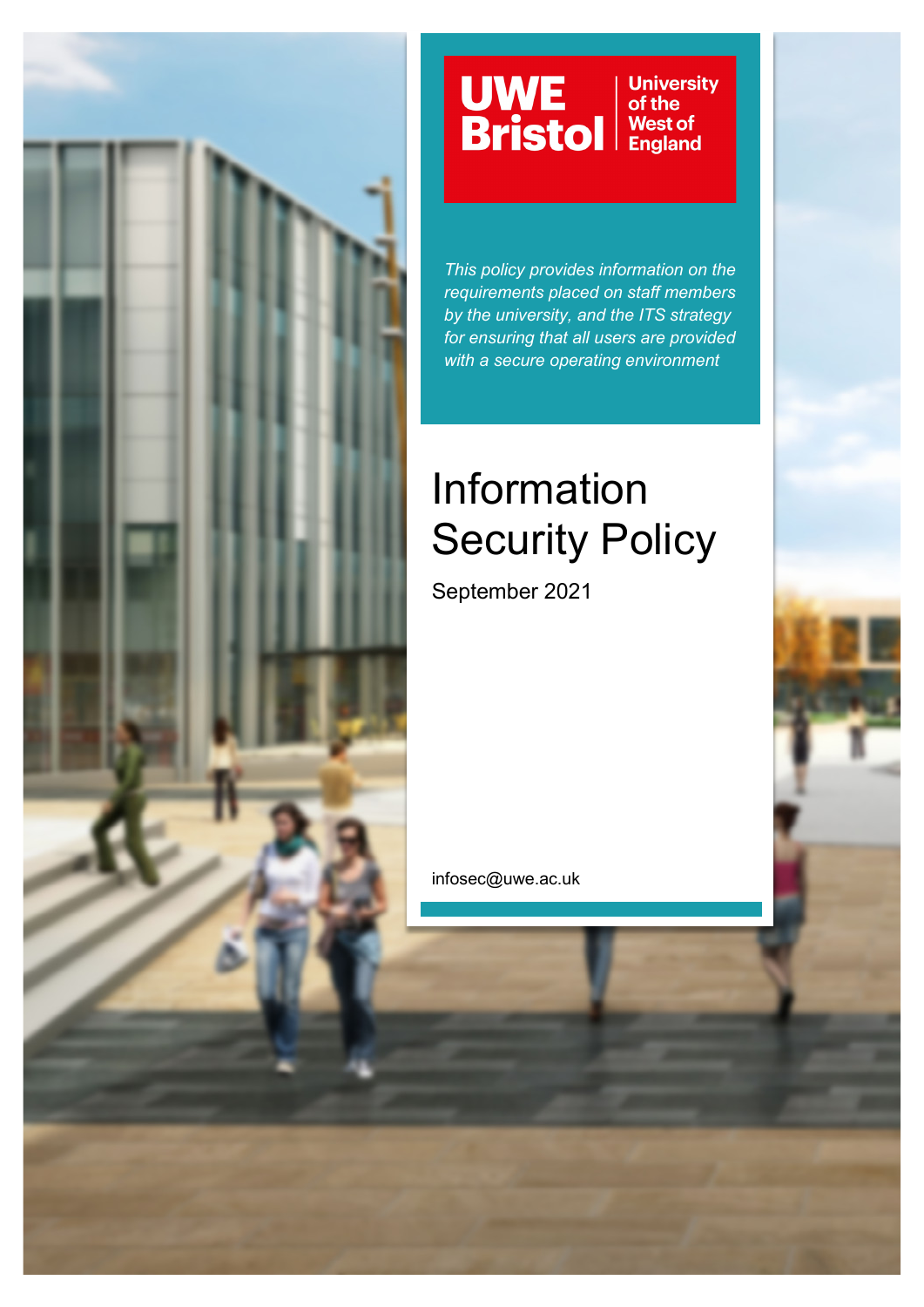## **Document Control**

| Writers & contributors | Head of Information Security, Information<br><b>Security Specialist</b> |
|------------------------|-------------------------------------------------------------------------|
| Policy owner           | Head of Information Security                                            |
| Publication date       | September 2021                                                          |
| Date of next review    | September 2022                                                          |
| Version                | 3.0                                                                     |

# **Contents**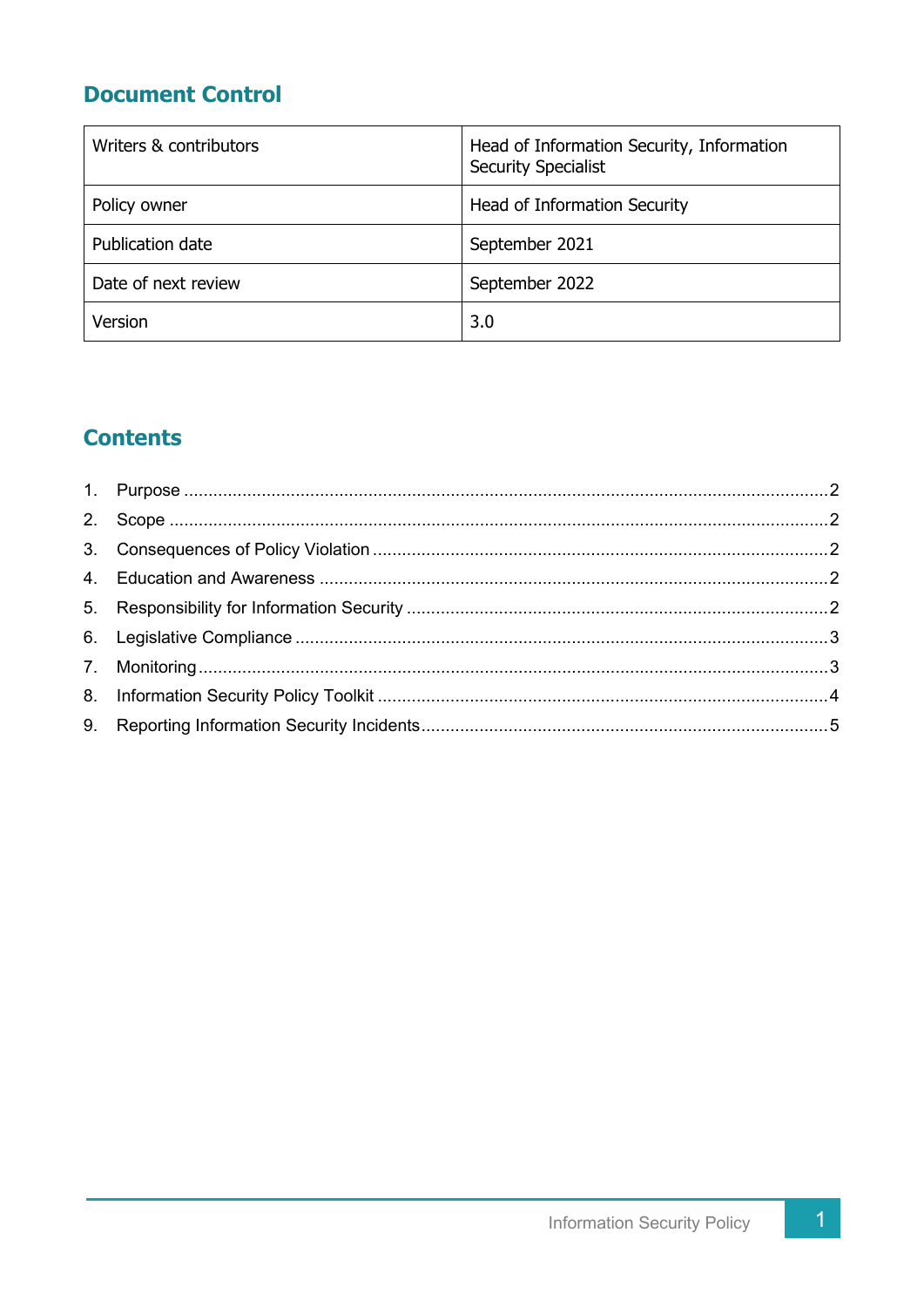#### **1. Purpose**

This policy ensures that all technology and information assets provided and managed by UWE Bristol are adequately protected against security threats including compromise, loss, unauthorised disclosure, and other misuse.

It provides guidance to everyone who uses UWE Bristol IT facilities to ensure they are aware of, and able to comply with, the requirements placed upon them by all associated Information Security policies, and are also aware of and are able to work in accordance with the relevant procedures, legislation, and codes of practice.

#### **2. Scope**

The policy applies to any individual authorised by UWE Bristol or any department thereof. It relates to the use of all UWE Bristol IT facilities; to all private systems (whether owned, leased, rented or on loan) when connected to the UWE Bristol Infrastructure; to all UWE Bristol owned or licensed data and technology; and to all data and technology provided to UWE Bristol by partners or external agencies, including cloud services. The policy also relates to paper files and records created or held by UWE Bristol.

#### **3. Consequences of Policy Violation**

A copy of this policy will be issued to all account holders upon activation of their user account. Existing students and staff of UWE Bristol, as well as authorised third parties with access to IT facilities will be advised of the existence of this policy and the availability of the associated policies, procedures, guidance and training. It is strongly recommended that individuals refamiliarise themselves with this, and all other, UWE Information Security policies at least annually. Failure of an individual student or member of staff to comply with this policy may lead to the instigation of disciplinary procedures and, in certain circumstances, legal action may be taken. Failure of a contractor to comply may lead to the immediate cancellation of a contract.

#### **4. Education and Awareness**

To ensure that students and staff are provided with the necessary information to allow them to make informed decisions on security, UWE Bristol is committed to providing training and guidance on security issues and best practice recommendations. Students and staff are entitled to training, and UWE Bristol reserves the right to mandate specific security training (e.g. information security module) as a criteria of continued access to provided IT facilities. Any such training will be introduced in line with UWE Bristol agreed processes.

#### **5. Responsibility for Information Security**

All users of UWE Bristol IT facilities have a personal responsibility to manage and protect information under their possession and may be personally liable for any incidents that arise from a failure to take appropriate protective measures. Individuals also have a responsibility to act in a vigilant and professional manner, by refraining from any action that may jeopardise the integrity or security of UWE Bristol systems, and promptly reporting any suspected security violations. It is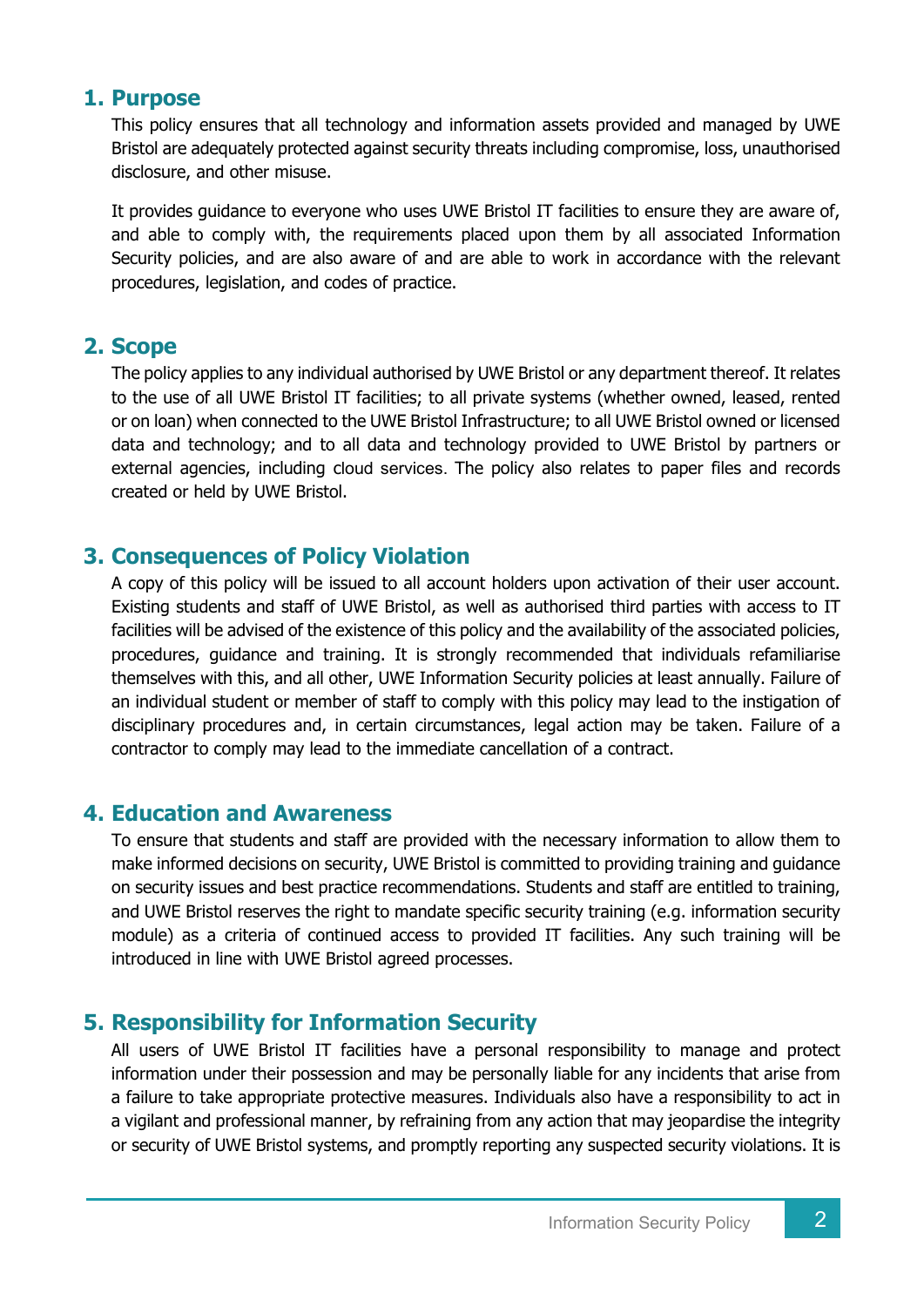the responsibility of every student, staff and authorised third party to understand and act in accordance with all Information Security policies and procedures instituted at a University-wide or departmental level.

Staff with line management responsibilities must ensure that their supervised staff members are aware of, and comply with, security best practices.

All Directors and Faculty Executives within the university are responsible for ensuring that Information Security policies are implemented and complied with across their respective areas. This includes promoting security awareness and best practices among staff and maintaining full oversight over activities that have the potential to influence the confidentiality, integrity or availability of UWE Bristol information or infrastructure.

The ITS Information Security team are responsible for the review and approval of all policies relating to Information Security at UWE Bristol. The team consult with relevant stakeholders annually to review operational and strategic Information Security activities. As such, the team can also advise on matters related to compliance with these policies, and may introduce supplemental information, guidance, or procedures with respect to these policies. The team are also responsible for regularly assessing Information Security policies to ensure their usability and accuracy.

#### **6. Legislative Compliance**

Students and staff have an obligation to abide by all UK and relevant EU legislation. With respect to information security, of particular importance are the Computer Misuse Act 1990, the Data Protection Act 2018, the Human Rights Act 1998 and the Regulation of Investigatory Powers Act 2000.

Failure to comply with data protection means the University is breaking the law. This can result in large fines and other legal sanctions. Data breaches can also cause significant distress to individuals and have an adverse impact upon the University's reputation with the media and other key stakeholders such as prospective students. Deliberate misuse of personal data is also a criminal offence for which you can be personally liable.

Personal data is any information attributable to an identifiable individual, including names and email addresses. For example, details of a student's academic performance and qualifications constitute personal data.

Sensitive personal data ("special categories" under GDPR) includes disability status, ethnicity, medical information (both physical and mental) and details of criminal convictions and may require heightened security measures such as encryption and stricter access controls.

#### **7. Monitoring**

Monitoring of individual usage of the electronic communications facilities will not be undertaken as a matter of course. However, Many UWE Bristol systems maintain transaction and event logs, which record information about each transaction being carried out. The content of these records vary, but may contain the following information: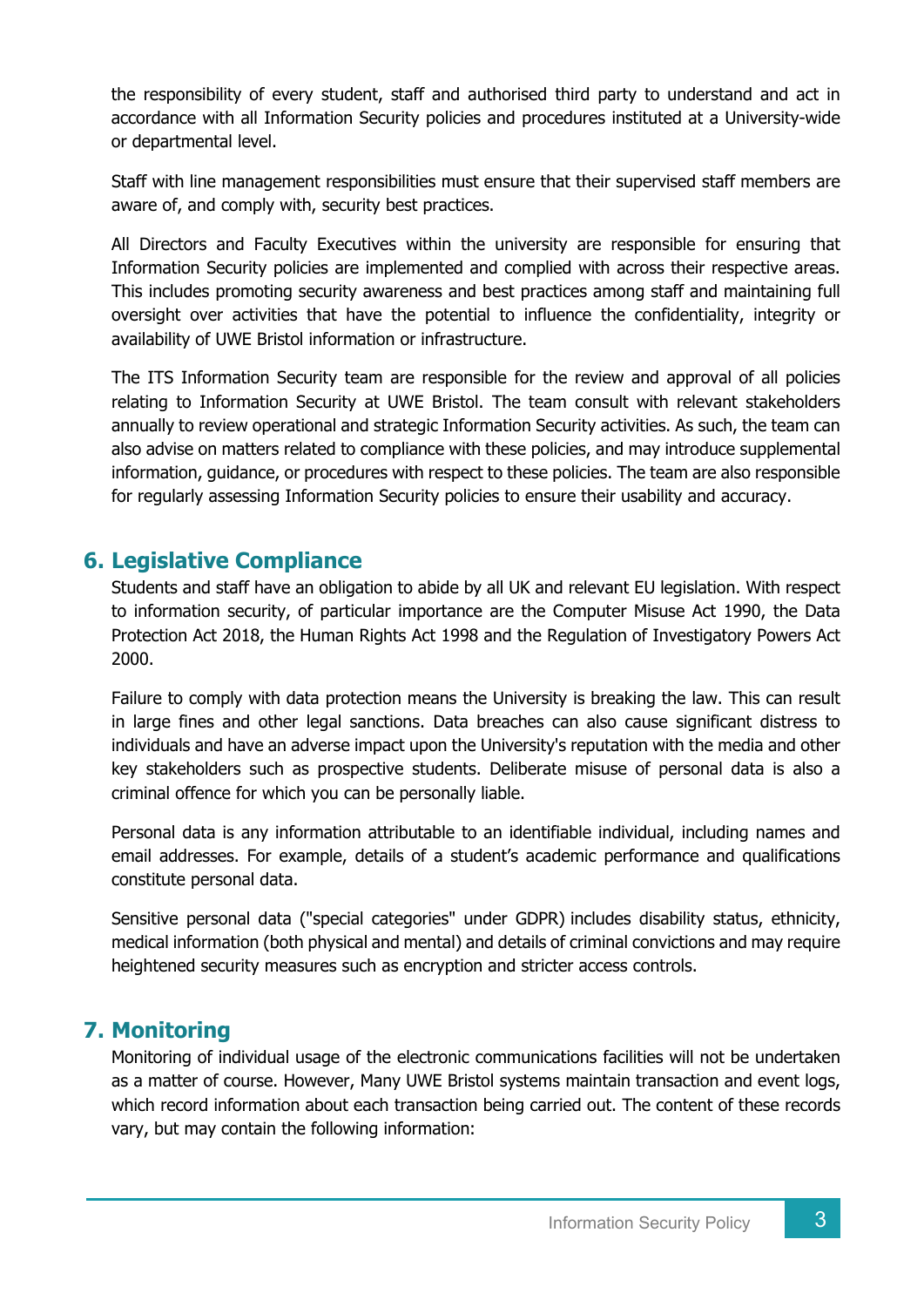- the date and time of the transaction
- the number of bytes transferred in the transaction
- the unique source and destination IP address of data packets
- the type of process
- the Universal Resource Locator (URL)
- the login identity of the person making the transaction
- the source and destination address of E-mail transactions

These logs are essential to the efficient running of IT systems and are maintained by ITS operations staff for the following reasons: capacity planning; traffic and/or transaction flow monitoring; system monitoring; transaction tracking; fault diagnoses; system security; virus detection and auditing.

In cases of security breaches, system malfunctions, the receipt of substantiated complaints from other organisations and virus or hacking attacks, these logs may be used as part of an investigation to trace transactions through the system to a particular PC or individual.

Internet 'web caches' are used to improve the retrieval times of frequently accessed web pages and store a complete copy of accessed pages for a predetermined period of time. Caches of pages are maintained at various points within the system. In some circumstances, such as the detection of virus attacks or investigations into computer abuse, authorised personnel from ITS may search the content of web caches.

#### **8. Information Security Policy Toolkit**

This policy relates to, and is supplemented by, a number of policies that pertain to the confidentiality, integrity and availability of UWE Bristol information and technology assets. These policy documents form the Information Security Policy Toolkit, and a list of the supplementary policies is given below. Acceptance and compliance of this policy is contingent upon compliance with all policies provided in the Toolkit.

- Information Handling Policy
- Remote Access Policy
- Acceptable Use Policy
- Password Policy

Each of the policies within the Toolkit contains high-level descriptions of requirements and principles. They are not intended to provide detailed descriptions of policy implementation. Such details will, where necessary, be supplied in the form of separate procedural documents, guidance articles, and supplementary information which will be made available in conjunction with the relevant policy document. Any substantive changes made to any of the policies within the Toolkit will be communicated to all relevant personnel.